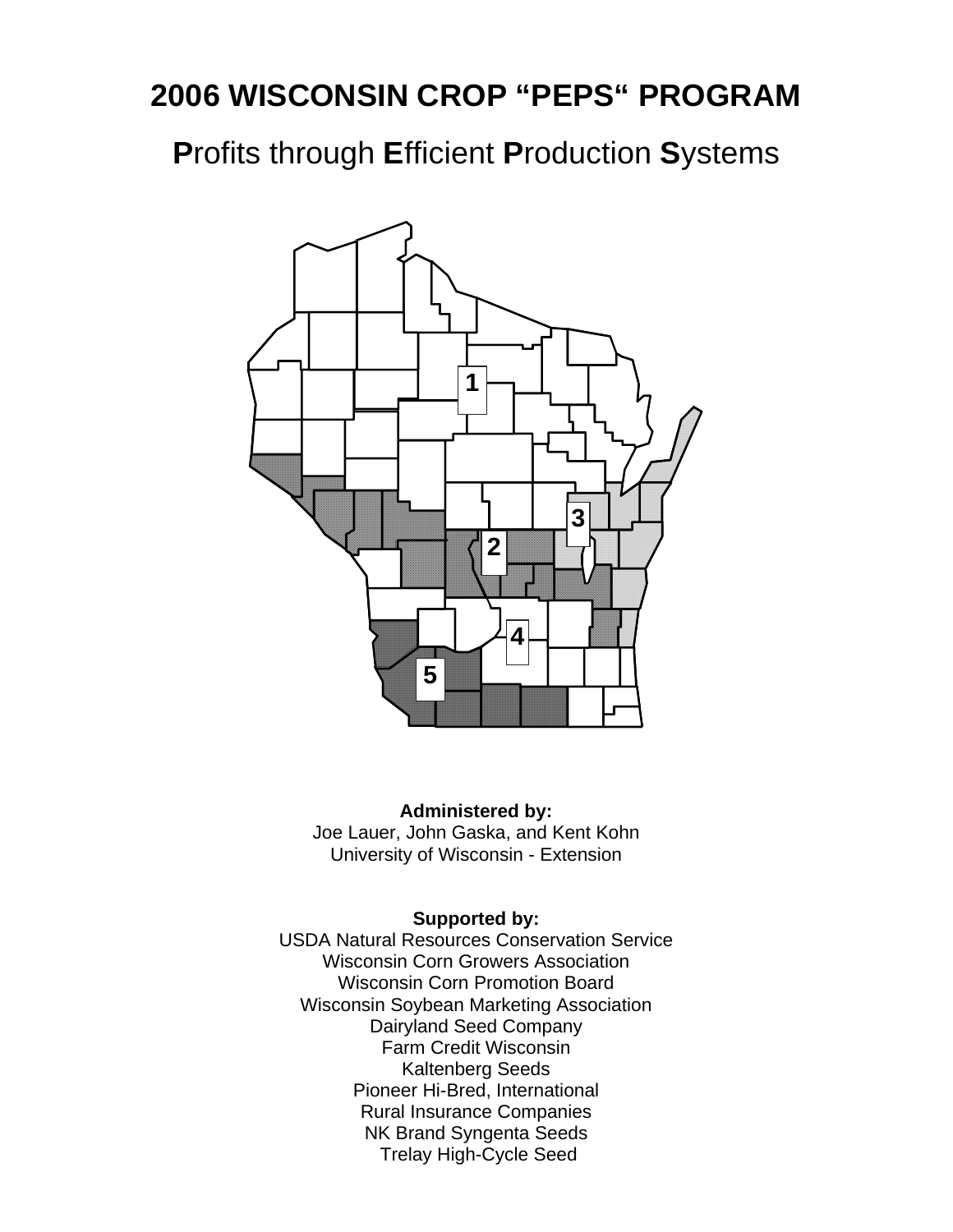**PEPS Program** 



**P**rofits through **E**fficient **P**roduction **S**ystems





### **2006 PEPS Executive Summary**

This year marks the  $20<sup>th</sup>$  year of the Wisconsin PEPS program. During the 2006 harvest season, unprecedented corn grain prices were seen by growers. Growers who forward contract grain did not always receive the PEPS calculated price of \$3.29 per bushel, but the combination of high yields and high price resulted in the highest grower return recorded.

New to 2006, is recognition to the top producer for grain yield and grain quality in corn and soybean. Also, a new corn silage division was organized.

The PEPS program goes beyond typical yield contests by encouraging efficiency and profitability rather than productivity alone. The objectives of the program are:

- 1. To recognize the practices utilized by the *most profitable* growers and to provide other growers, educators, and researchers insight into ways these producers integrate practices into a system, and
- 2. To emphasize soil and water conservation, efficiency, profitability and competitiveness vs. productivity alone.

During the first 10 years of the program (1987 to 1996), contestants were ranked on *lowest cost per bushel.* Beginning in 1997, contestants were ranked on the *greatest return to management* to better account for trade-offs between yield and production costs. Beginning in 2000, participants received both a summary of their management costs and a history report detailing costs in various categories over time to assist in "fine-tuning" their management.

During 2006, 24 contestants entered 45 fields. The average yield in the cash corn, dairy/ livestock corn and soybean divisions was 213, 189 and 57 bushels per acre with production costs of \$333, \$285 and \$201 per acre. These costs include actual figures provided by contestants. *These costs do not include all costs of production.* For example, overhead or miscellaneous costs associated with operating a farm (i.e. field tiling, outfitting a shop, plowing snow, maintaining fences, taxes, desktop work related to management, etc.), are difficult to determine among farms, and is not accounted for in the PEPS program. Typical overhead rates range from 18-46% of production costs.

"Best of the Best" aptly describes the farmers participating in PEPS. Results reflect the efforts and costs of some of the best farmers growing corn and soybeans on the best land available using their best management practices. Lower yielding fields are often not entered into the contest. Thus, costs are probably higher for most farmers.

We hope these results provide some ideas to improve corn and soybean production efficiency and profitability. More importantly this report may provide some good points for discussion.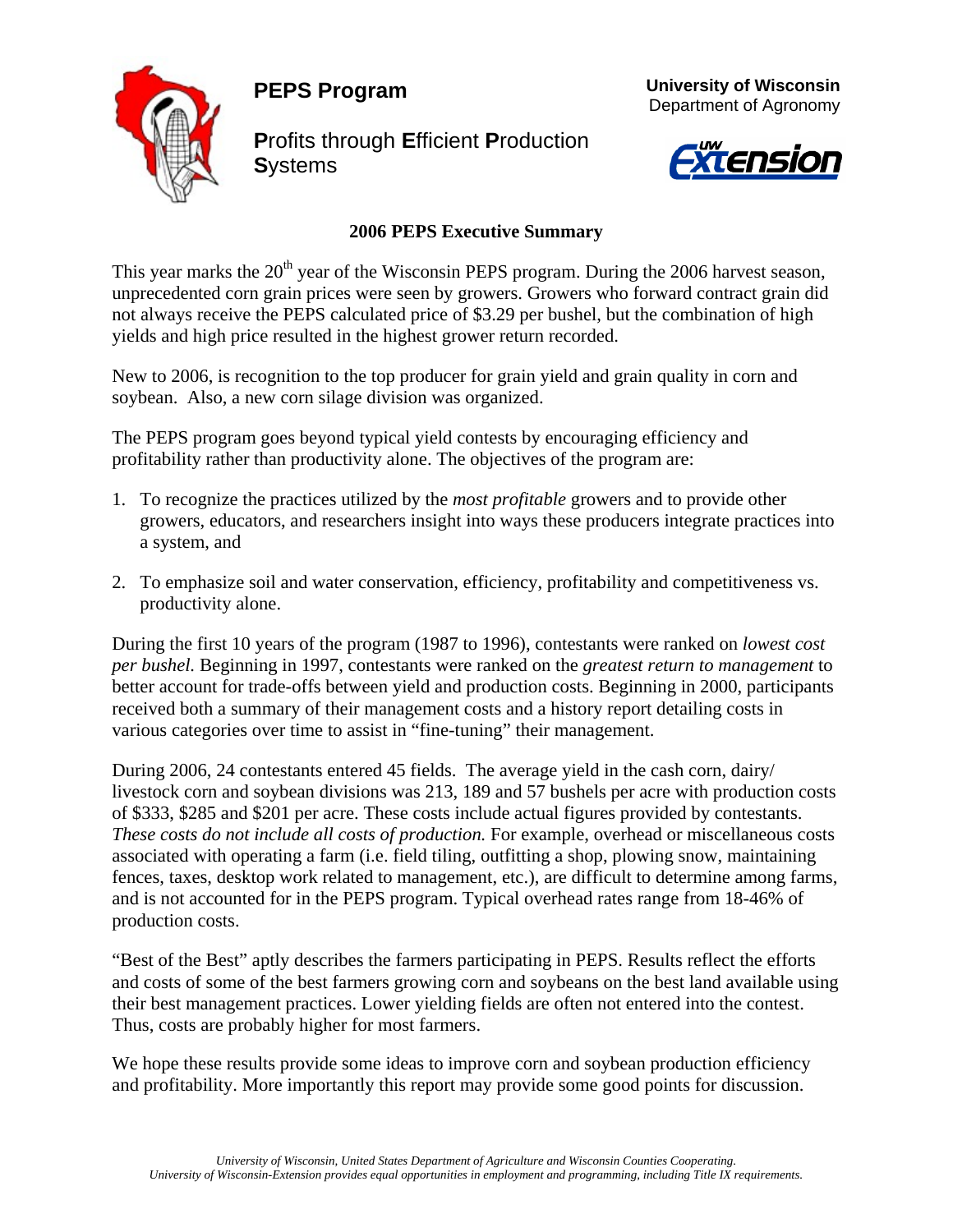



**P**rofits through **E**fficient **P**roduction **S**ystems





### **Top Producer for corn and soybean grain yield in PEPS 2006**

|         |                         |                |                          | <b>Grain Yield</b> |
|---------|-------------------------|----------------|--------------------------|--------------------|
| Crop    | <b>Name</b>             | <b>County</b>  | <b>Hybrid or Variety</b> | <b>Bu</b> per A    |
| Corn    | <b>Merlin D. Sutter</b> | <b>Buffalo</b> | NK Brand N67-W5          | 268.7              |
| Soybean | <b>Joe Zenz</b>         | Grant          | <b>Asgrow AG2403</b>     | 75.0               |

#### **Top Producer for Corn Ethanol in PEPS 2006.**

|                 |               |                                  |         |  | Grain Protein Oil Starch Ethanol Ethanol |     |
|-----------------|---------------|----------------------------------|---------|--|------------------------------------------|-----|
| <b>Name</b>     | County Hybrid |                                  | Yield % |  | $\%$ % gal per Bu gal per A              |     |
| <b>Tim Walz</b> | Grant         | Mycogen 2D545 232 7.58 3.73 60.7 |         |  | <b>2.90</b>                              | 673 |

#### **Top Producer for Soybean Protein and Oil in PEPS 2006.**

|                  |                       |                                   |  |                           | Grain Protein Oil Protein & Oil Protein & Oil |
|------------------|-----------------------|-----------------------------------|--|---------------------------|-----------------------------------------------|
| <b>Name</b>      | <b>County</b> Variety |                                   |  | Yield $\%$ $\%$ lb per Bu | $\blacksquare$ lb per A                       |
| <b>JPJ</b> Farms |                       | Juneau Jung 8197RR 57.6 36.1 18.2 |  | <b>32.6</b>               | 1877                                          |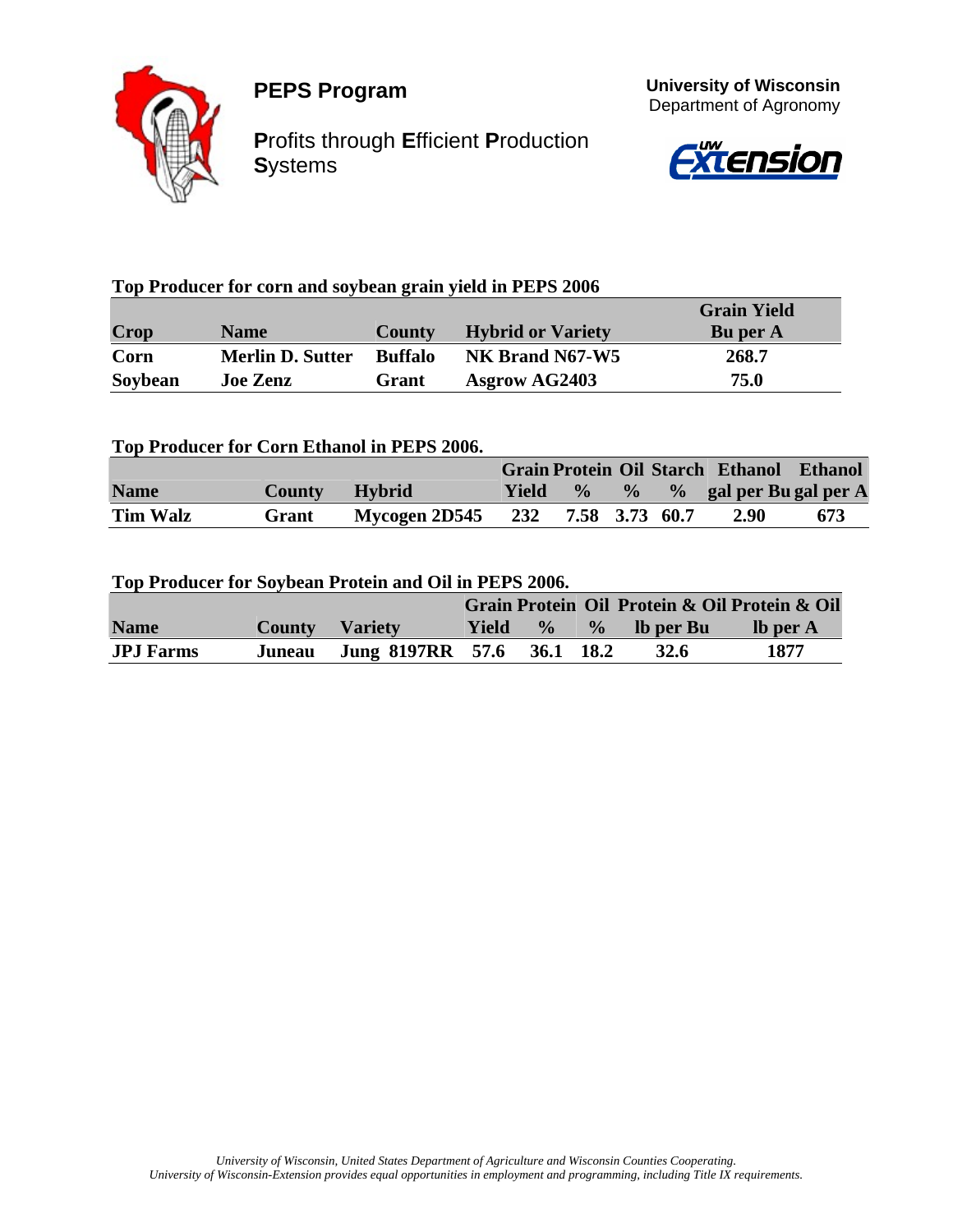## **2006 WISCONSIN "PEPS" PROGRAM**

### **CASH CORN DIVISION - Top District Contestant**

| District ID                                              |                         |       |       |                         |                      |      | <b>NRCS</b><br>Corn |                           |              | Planting      |              |                  |                        |             |                                             | Insecticides,<br>Fungicides |                        |         |
|----------------------------------------------------------|-------------------------|-------|-------|-------------------------|----------------------|------|---------------------|---------------------------|--------------|---------------|--------------|------------------|------------------------|-------------|---------------------------------------------|-----------------------------|------------------------|---------|
| County<br>Yield verifier Name                            |                         |       |       | Return/A Cost/A Cost/Bu | Yield<br>@15.5 Moist |      | Yield<br>bu/A       | Hybrid                    | Date         | Rate<br>x1000 | Row<br>Width | Previous<br>Crop | Trips<br>Over<br>Field | Till<br>/1/ | <b>Herbicides</b>                           | and/or<br><b>PGRs</b>       | Nitrogen Soil<br>lbs/a | Loss/2/ |
| 1976<br>Shawano<br>Thomas Anderson                       | <b>Mike Bodart</b>      | \$361 | \$344 | \$1.61                  | 214                  | 18.1 | 100                 | Pioneer 38B86             | 4/27/2006    | 34            | 30           | Soybean          |                        |             | 6 MT/NT Lumax                               |                             | 148                    | 1 Y     |
| 1975<br>$\mathbf{2}$<br><b>Buffalo</b><br>James Ritschem | <b>Merlin D. Sutter</b> | \$510 | \$375 | \$1.39                  | 269                  | 17.2 | 145                 | NK Brand N67-W5           | 4/29/2006    | 32            | 30           | Soybean          |                        |             | 4 MT/NT Lumax                               |                             | 228                    | 4 Y     |
| 1983<br>3<br>Outagamie<br>Kevin Jarek                    | <b>Gary Kropp</b>       | \$348 | \$306 | \$1.54                  | 199                  | 18.9 | 100                 | NK Brand N29-A2           | 4/26/2006 31 |               | 30           | Soybean          | 5                      | <b>CP</b>   | Lumax                                       | Cruiser<br>Extreme SP       | 114                    | 2 Y     |
| 1971<br>4<br>Columbia<br>Daniel Sandile                  | <b>David Padley</b>     | \$432 | \$337 | \$1.44                  | 234                  | 20.1 | 150                 | Pioneer 36K37             | 4/25/2006    | 33            | 20           | Soybean          |                        |             | 5 MT/NT Basis Banvel Atrazine<br>Surfactant |                             | 125                    | 3 Y     |
| 1973<br>5<br>Grant                                       | <b>Eugene Steiger</b>   | \$461 | \$401 | \$1.53                  | 262                  | 17.2 | 155                 | Dekalb DKC57-<br>79(RRYG) | 4/18/2006    | 38            | 30           | Soybean          |                        |             | 4 MT/NT Harness                             |                             | 134                    | 2 Y     |
| Kevin Raisbeck                                           |                         |       |       |                         |                      |      |                     |                           |              |               |              |                  |                        |             |                                             |                             |                        |         |

/1/ Tillage: NT/MT=No Till/Minimum Till, CP=Chisel Plow, MP= Moldboard Plow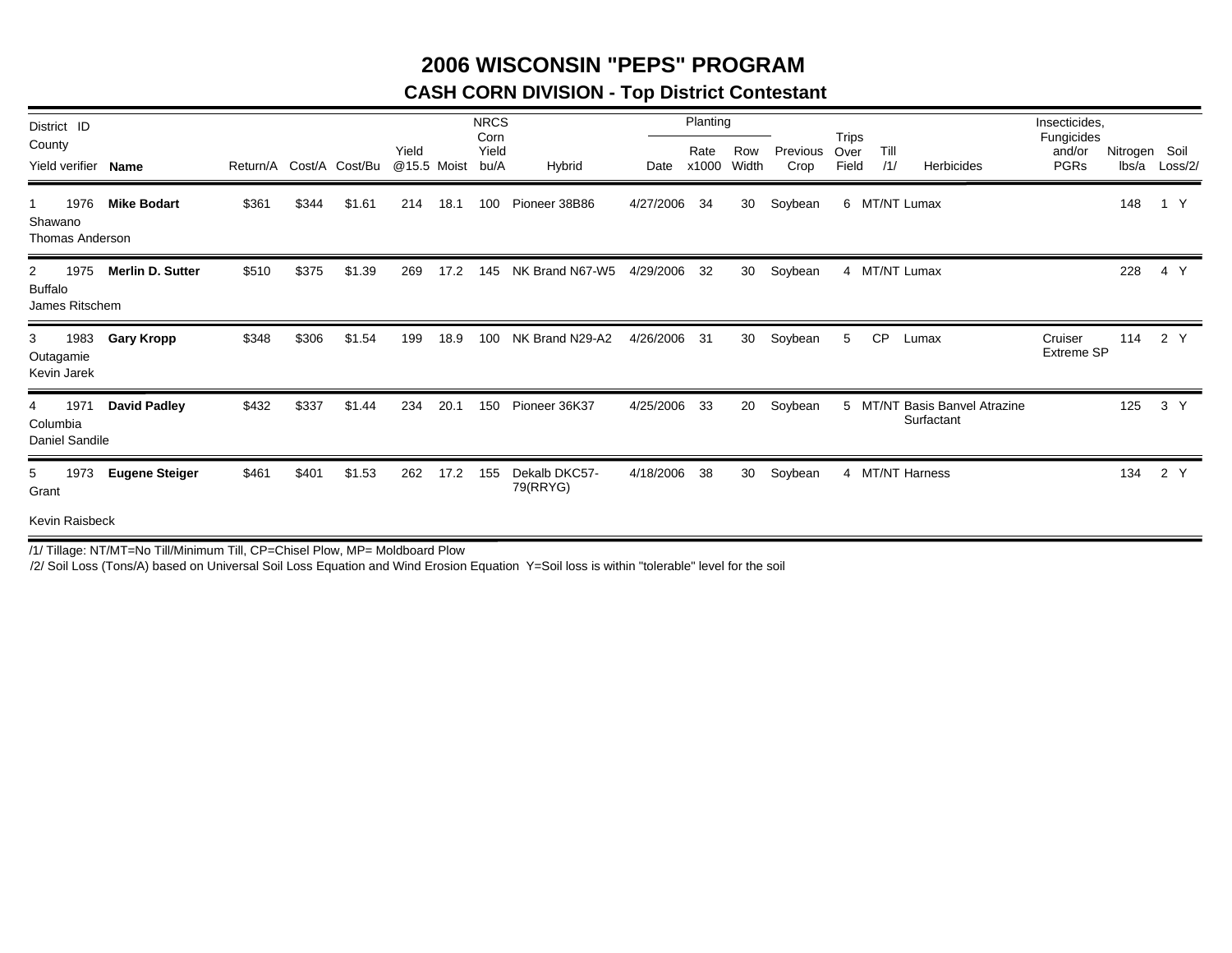## **2006 WISCONSIN "PEPS" PROGRAMDAIRY/LIVESTOCK CORN DIVISION - Top District Contestant**

| District ID                               |                                      |          |       |                |                      |      | <b>NRCS</b>           |                                    |           | Planting      |              |                  |                               |             |                                                      | Insecticides,                       |                           |                |
|-------------------------------------------|--------------------------------------|----------|-------|----------------|----------------------|------|-----------------------|------------------------------------|-----------|---------------|--------------|------------------|-------------------------------|-------------|------------------------------------------------------|-------------------------------------|---------------------------|----------------|
| County<br>Yield verifier                  | <b>Name</b>                          | Return/A |       | Cost/A Cost/Bu | Yield<br>@15.5 Moist |      | Corn<br>Yield<br>bu/A | Hybrid                             | Date      | Rate<br>x1000 | Row<br>Width | Previous<br>Crop | <b>Trips</b><br>Over<br>Field | Till<br>/1/ | Herbicides                                           | Fungicides<br>and/or<br><b>PGRs</b> | Nitrogen Soil<br>lbs/a    | Loss/2/        |
| 1962                                      | <b>Robert Ickler</b>                 | \$332    | \$229 | .34<br>\$1     | 171                  | 16.5 | 90                    | <b>Croplan Genetics</b><br>314RRBt | 4/25/2006 | -32           | 30           | Alfalfa          | 5                             | <b>MP</b>   | Glyphomax XRT AMS                                    |                                     | 11<br>Manure              | 3              |
| St. Croix<br><b>Brent Wink</b>            |                                      |          |       |                |                      |      |                       |                                    |           |               |              |                  |                               |             |                                                      |                                     |                           |                |
| 1966<br>2<br>Jackson<br><b>Tim Sawyer</b> | <b>Stetzer Farms</b>                 | \$367    | \$287 | \$1.44         | 198                  | 15.0 | 130                   | NK Brand N45-A6                    | 5/4/2006  | 32            | 30           | Soybean          |                               |             | MT/NT Lumax                                          |                                     | 90<br>Manure              | Y              |
| 1985<br>3                                 | Ryan & Julie<br><b>Vanden Heuvel</b> | \$385    | \$236 | \$1.25         | 189                  | 20.8 | 100                   | Dairyland Stealth<br>5194          | 5/5/2006  | 32            | 30           | Corn             | 5                             | <b>CP</b>   | Steadfast Lumax<br>Preference                        | Latitude                            | 12 <sup>°</sup><br>Manure | $\overline{2}$ |
| Outagamie<br>Kevin Jarek                  |                                      |          |       |                |                      |      |                       |                                    |           |               |              |                  |                               |             |                                                      |                                     |                           |                |
| 1965<br>4<br>Sauk<br>Duane Weigel         | <b>Meadow Lane</b><br><b>Farms</b>   | \$383    | \$371 | \$1.62         | 229                  | 22.3 | 65                    | NK Brand N67-W5                    | 4/23/2006 | -33           | 30           | Potatoes         | 4                             |             | MT/NT Camix Simazine 4L                              |                                     | 72<br>Manure              | 3<br>Y         |
| 1967<br>5<br>Grant<br>Kevin Raisbeck      | <b>Tim Walz</b>                      | \$404    | \$360 | \$1.55         | 232                  | 16.7 | 150                   | Mycogen 2D545                      | 4/26/2006 | 40            | 20           | Alfalfa          |                               |             | 5 MT/NT Roundup 2,4-D Amine<br>Hornet Cinch ATZ Lite |                                     | 69<br>Manure              | 2 Y            |

/1/ Tillage: NT/MT=No Till/Minimum Till, CP=Chisel Plow, MP= Moldboard Plow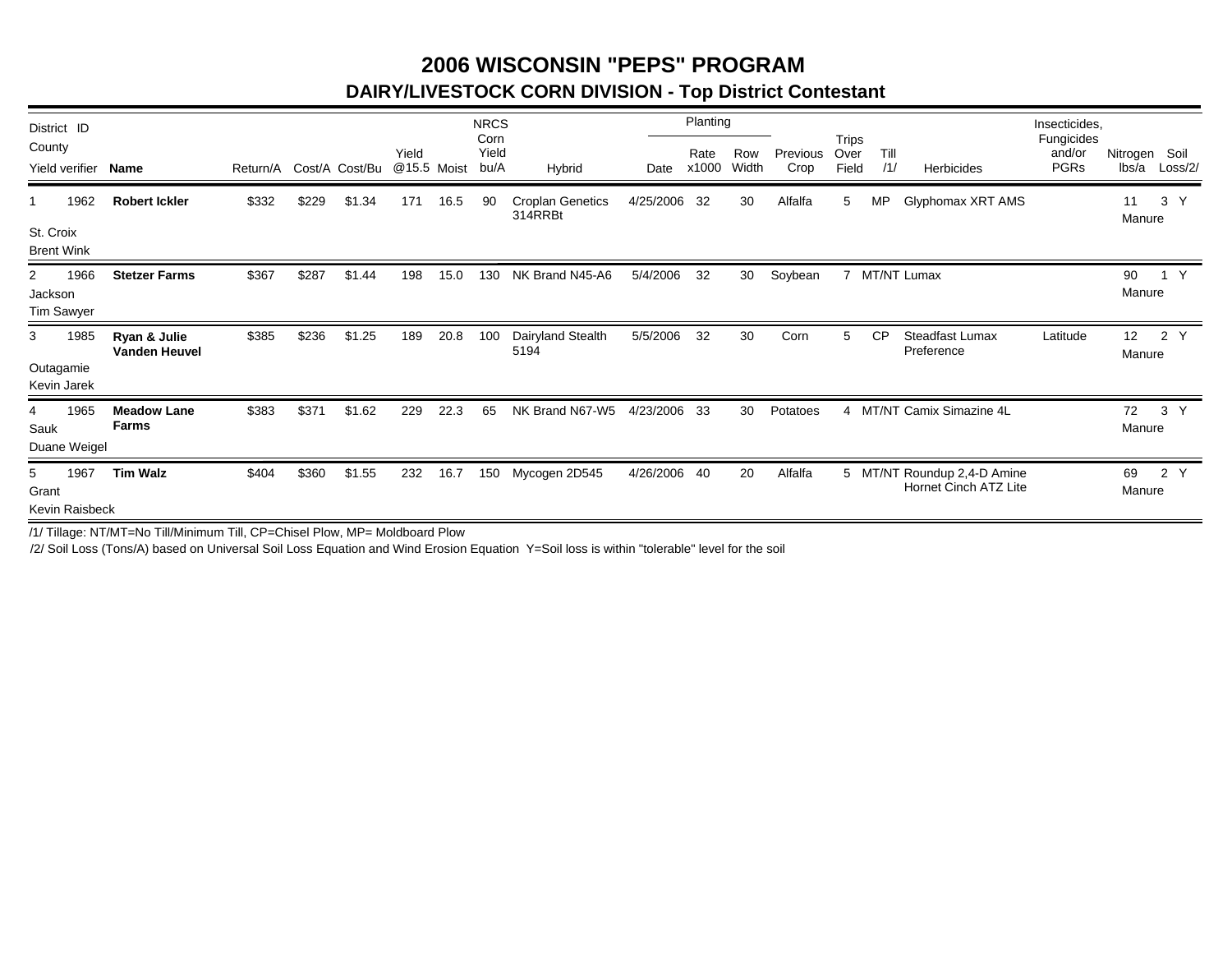# **2006 WISCONSIN "PEPS" PROGRAM**

### **CORN SILAGE DIVISION - Top Contestant**

| District ID<br>County<br>Yield verifier Name |                          | Return/A | Cost/A | Cost per<br>DM T | Yield<br>@65% Moist |      | <b>NRCS</b><br>Corn<br>Yield<br>bu/A | Hybrid                       | Date | Planting<br>Rate<br>x1000 | Row<br>Width | Previous Over<br>Crop | Trips<br>Field | Till<br>/1/ | Herbicides                                                            | Insecticides,<br><b>Fungicides</b><br>and/or<br><b>PGRs</b> | Nitrogen Soil<br>lbs/a | Loss/2/ |
|----------------------------------------------|--------------------------|----------|--------|------------------|---------------------|------|--------------------------------------|------------------------------|------|---------------------------|--------------|-----------------------|----------------|-------------|-----------------------------------------------------------------------|-------------------------------------------------------------|------------------------|---------|
| 1981<br>3<br>Manitowoc<br>Galen Schanfegel   | <b>Libertyland Farms</b> | \$200    | \$385  | \$51.63          | 21.3                | 65.0 | 20                                   | NK Brand N33-H6 4/29/2006 34 |      |                           | 30           | Soybean               | 6              | СP          | Dual II Magnum Callisto<br>Buctril Crop Oil Conc.<br>Ammonium Sulfate |                                                             | 10<br>Manure           | 3 Y     |

/1/ Tillage: NT/MT=No Till/Minimum Till, CP=Chisel Plow, MP= Moldboard Plow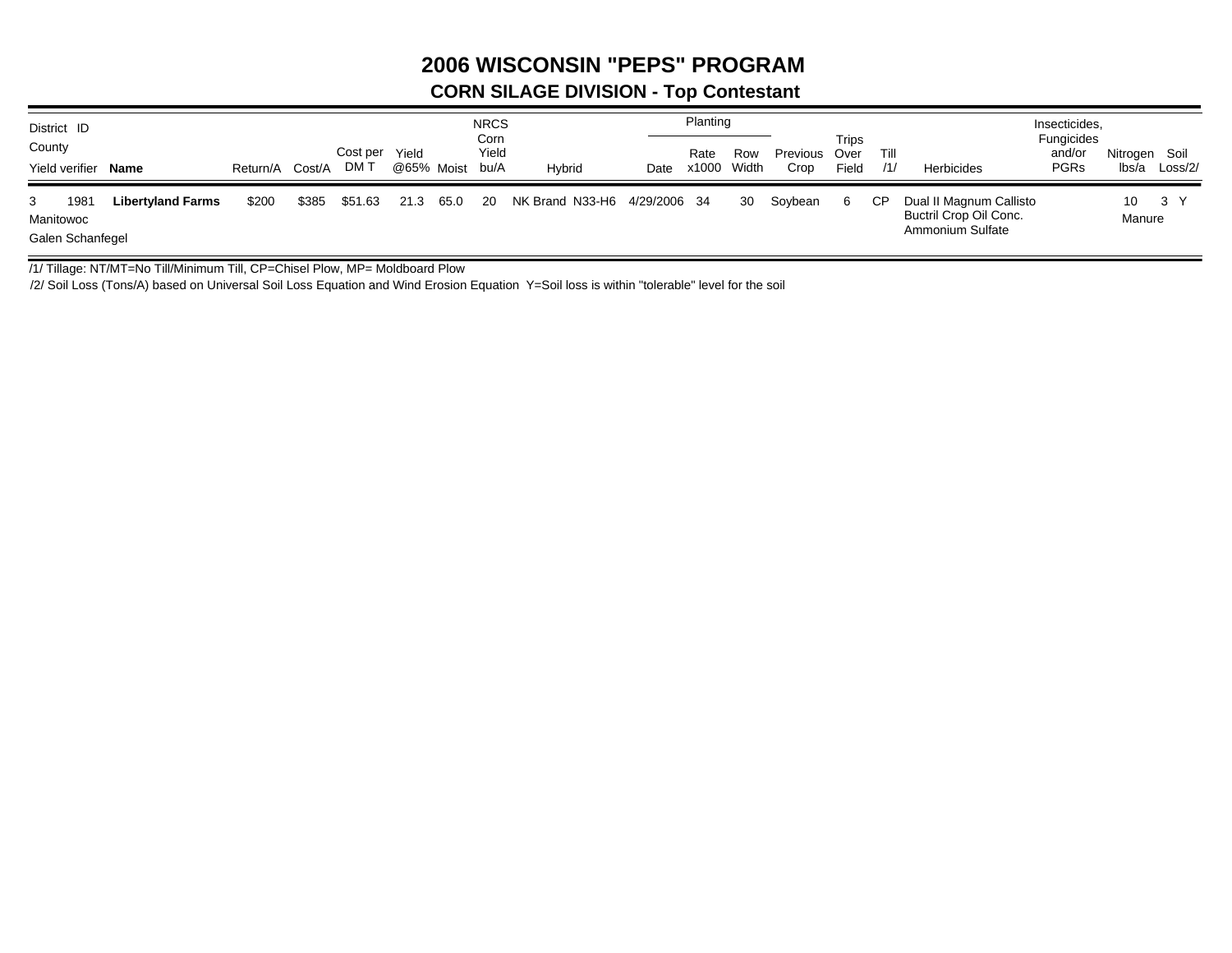## **2006 WISCONSIN "PEPS" PROGRAM**

### **SOYBEAN DIVISION - Top District Contestant**

| District ID                              |                                    |                         |       |        |               |      |                                         |                   |      |             | Planting |                     |                  |                               |             |                                                                              |                                            | Nitrogen                                |                 |  |
|------------------------------------------|------------------------------------|-------------------------|-------|--------|---------------|------|-----------------------------------------|-------------------|------|-------------|----------|---------------------|------------------|-------------------------------|-------------|------------------------------------------------------------------------------|--------------------------------------------|-----------------------------------------|-----------------|--|
| County<br><b>Yield verifier</b>          | Name                               | Return/A Cost/A Cost/Bu |       |        | Yield<br>bu/A | %    | <b>NRCS</b><br>Moist Corn Yield<br>bu/A | Variety           | Inoc | Date        | Rate x   | Row<br>1000/a Width | Previous<br>Crop | <b>Trips</b><br>Over<br>Field | Till<br>/1/ | <b>Herbicides</b>                                                            | Insecticides,<br>Fungicides<br>and/or PGRs | $\ddot{}$<br>Micronu-<br>trients<br>lhh | Soil<br>Loss/2/ |  |
| 2000<br>Waupaca<br>Paul Knutzen          | <b>Larry Danke</b>                 | \$194                   | \$189 | \$3.12 | 61            | 14.3 | 125                                     | Pioneer 92M01     | N    | 4/23/2006   | 195      | 15                  | Corn             |                               |             | 4 MT/NT Touchdown<br>Ammonium<br>Sulfate<br>Touchdown<br>Ammonium<br>Sulfate |                                            | 0                                       | Y               |  |
| 1998<br>2<br>Jackson<br>Tom Sprag        | <b>Stetzer Farms</b>               | \$216                   | \$201 | \$3.05 | 66            | 11.3 | 130 NK S12-P4                           |                   |      | Y 5/10/2006 | 165      | 15                  | Corn             |                               |             | 5 MT/NT Cornerstone<br>Ammonium<br>Sulfate<br>Extreme                        | CruiserMaxx                                | $\mathbf{0}$                            | 1 Y             |  |
| 1993<br>3<br>Calumet<br>Timothy R Boemer | Meyer Dairy & Grain                | \$161                   | \$196 | \$3.47 | 56            | 11.6 | 125 NK S17-P9                           |                   | Y    | 5/10/2006   | 225      | 7.5                 | Corn             |                               |             | MT/NT Roundup<br>Original Max<br>Class Act II                                | Apron<br>Maxx                              | 0                                       | 2 Y             |  |
| 1999<br>4<br>Sauk<br>Shari Graffunder    | <b>Meadow Lane</b><br><b>Farms</b> | \$218                   | \$196 | \$2.99 | 65            | 10.9 | 95                                      | <b>NK S19-V2</b>  | N    | 5/5/2006    | 225      | 6                   | Corn             |                               |             | 5 MT/NT Roundup                                                              |                                            | $\mathbf{0}$                            | 1 Y             |  |
| 5<br>Grant<br>Ted Bay                    | 2002 Joe Zenz                      | \$238                   | \$236 | \$3.15 | 75            | 13.0 |                                         | 155 Asgrow AG2403 |      | Y 4/29/2006 | 170      | 7.5                 | Corn             |                               |             | 4 MT/NT Roundup<br>Roundup                                                   | CruiserMaxx                                | $\mathbf{0}$                            | 0 Y             |  |

/1/ Tillage: MT/NT=Minimum Till/No Till, CP=Chisel Plow, MP= Moldboard Plow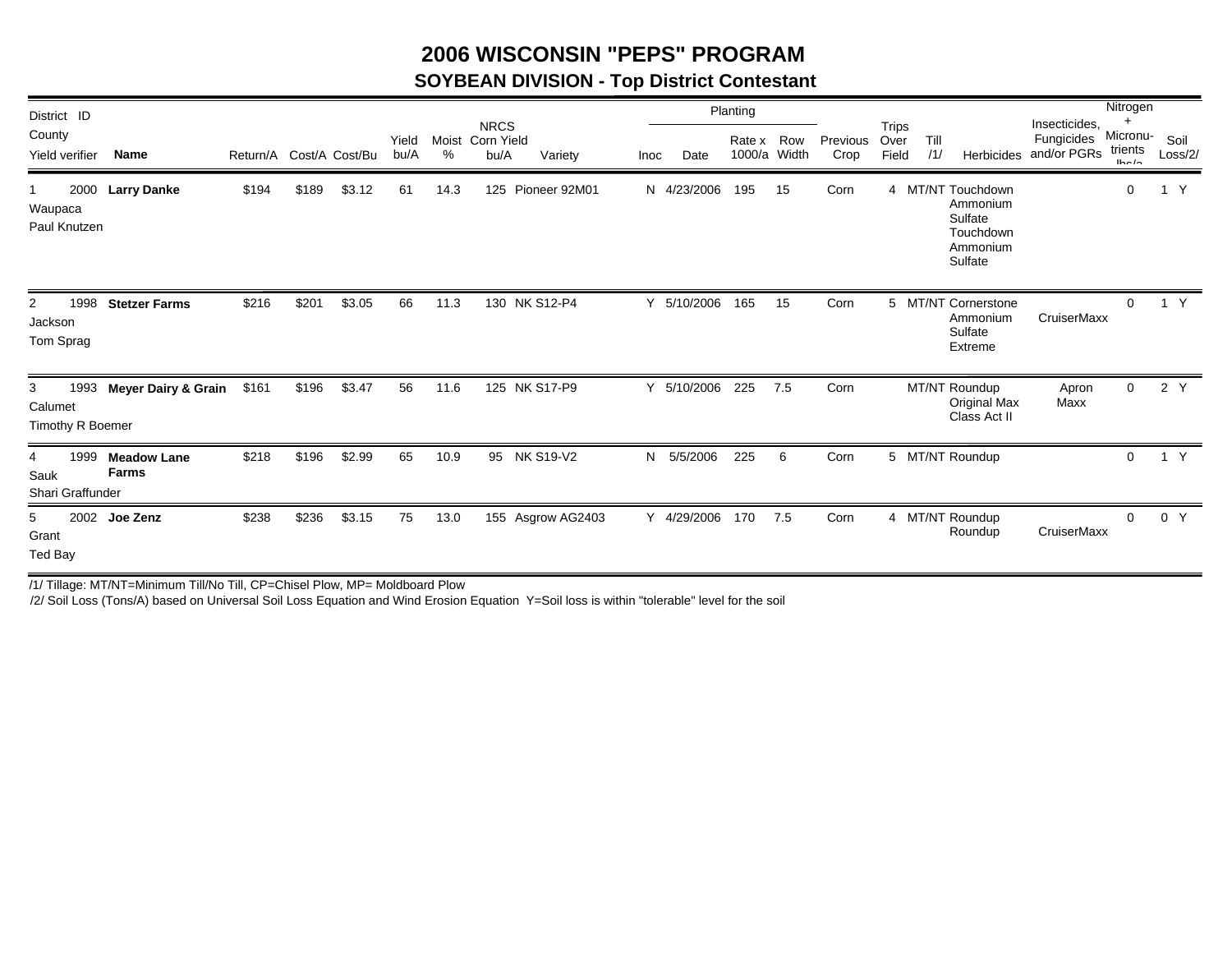# **2006 WISCONSIN "PEPS" PROGRAM Summary of Corn Cultural Practices - Grouped by Return per Acre**

|                                             |               |                     | <b>CASH CROP DIVISION</b> |             |            | DAIRY/LIVESTOCK DIVISION |           |
|---------------------------------------------|---------------|---------------------|---------------------------|-------------|------------|--------------------------|-----------|
|                                             |               | Bottom 20%          | Middle 60%                | Top 20%     | Bottom 20% | Middle 60%               | Top 20%   |
| Return (\$/A)                               |               | 298.82              | 360.82                    | 467.60      | 232.81     | 354.48                   | 394.54    |
| Cost (\$/acre)                              |               | 310.44              | 327.87                    | 371.00      | 264.86     | 287.89                   | 298.37    |
| Cost (\$/bu)                                |               | 1.68                | 1.57                      | 1.46        | 1.75       | 1.47                     | 1.40      |
| Yield (bu/A)                                |               | 185.1               | 209.2                     | 254.7       | 151.2      | 195.1                    | 210.5     |
| Moist (%)                                   |               | 18.6                | 18.9                      | 18.2        | 26.2       | 21.7                     | 18.8      |
| NRCS Corn Yield (bu/a)                      |               | 88.3                | 118.5                     | 150.0       | 102.5      | 110.8                    | 125.0     |
| <b>Planting Date</b>                        |               | 01-May-06           | 27-Apr-06                 | 24-Apr-06   | 01-May-06  | 30-Apr-06                | 30-Apr-06 |
| Planting Rate (seed/A)                      |               | 34000               | 31900                     | 34333       | 32500      | 32483                    | 36000     |
| Row Width<br>$<$ 30"                        | (% )          | 0                   | 0                         | 33          | 0          | 0                        | 50        |
|                                             | 30"           | 100                 | 90                        | 67          | 100        | 100                      | 50        |
|                                             | >30"          | 0                   | 10                        | 0           | 0          | 0                        | 0         |
| Crop Rotation<br>(previous crop not corn %) |               | 100                 | 90                        | 100         | 50         | 100                      | 50        |
| MT/NT<br>Tillage                            | (% )          | 33                  | 70                        | 100         | 50         | 67                       | 50        |
| CP                                          |               | 67                  | 30                        | $\pmb{0}$   | 50         | 17                       | 50        |
| <b>MP</b>                                   |               | 0                   | $\mathbf 0$               | 0           | 0          | 17                       | 0         |
| SS                                          |               | 0                   | 0                         | $\mathbf 0$ | 0          | $\mathbf 0$              | 0         |
| Number of Trips                             |               | 6.0                 | 4.6                       | 4.3         | 5.5        | 5.7                      | $5.0\,$   |
| <b>Chemical Costs</b>                       | $$0-$5/A$ (%) | 0                   | $\mathbf 0$               | $\pmb{0}$   | 0          | $\mathbf 0$              | 0         |
|                                             | \$5-\$10/A    | $\pmb{0}$           | 0                         | 33          | 0          | 17                       | 0         |
|                                             | \$10-\$15/A   | $\pmb{0}$           | 0                         | $\pmb{0}$   | 50         | 17                       | 0         |
|                                             | \$15-\$20/A   | 33                  | 20                        | 33          | 50         | $\pmb{0}$                | 0         |
|                                             | \$20-\$25/A   | $\Omega$            | 30                        | 33          | $\Omega$   | 50                       | 0         |
|                                             | > \$25/A      | 67                  | 50                        | 0           | 0          | 17                       | 100       |
| Rootworm Insecticide Overall (%)            |               | 0                   | 10                        | 0           | 0          | $\pmb{0}$                | 0         |
| Following Corn                              |               | 0                   | 10                        | 0           | 0          | 0                        | 0         |
| Starter applied (%)                         |               | 100                 | 100                       | 100         | 100        | 83                       | 100       |
| Nitrogen applied (lbs/A)                    |               | 128                 | 119                       | 162         | 46         | 50                       | 40        |
| Manure applied (%)                          |               | $\mathsf{O}\xspace$ | 0                         | $\pmb{0}$   | 100        | 100                      | 100       |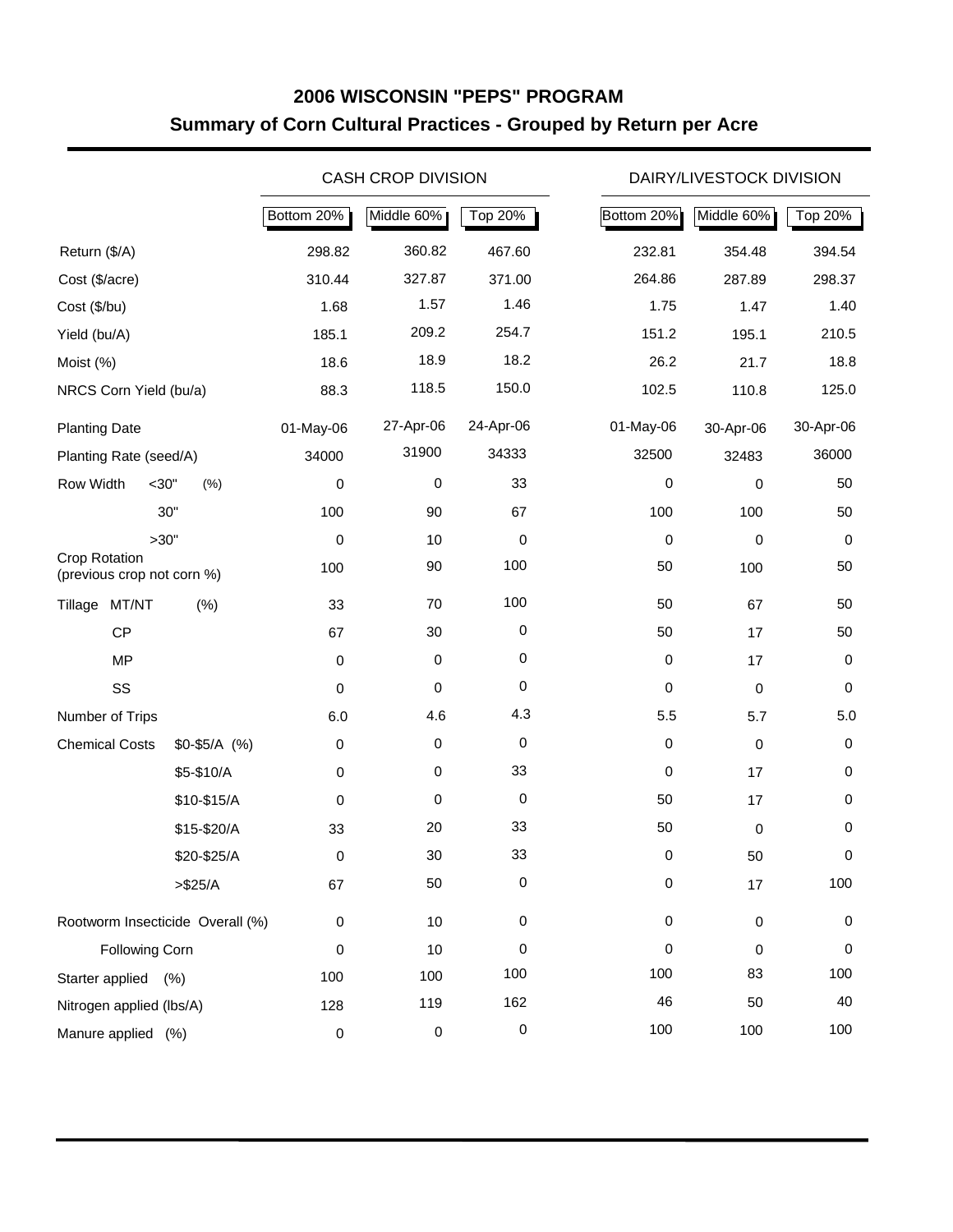## **2006 WISCONSIN "PEPS" PROGRAM Summary of Soybean Cultural Practices - Grouped by Return per Acre**

|                                                    |               |                         | Soybean Division |             |
|----------------------------------------------------|---------------|-------------------------|------------------|-------------|
|                                                    |               | Bottom 20%              | Middle 60%       | Top 20%     |
| Return (\$/A)                                      |               | 85.86                   | 161.01           | 223.95      |
| Cost (\$/acre)                                     |               | 196.64                  | 198.93           | 211.00      |
| Cost (\$/bu)                                       |               | 4.42                    | 3.49             | 3.06        |
| Yield (bu/A)                                       |               | 44.7                    | 56.9             | 68.8        |
| NRCS Corn Yield (bu/a)                             |               | 100                     | 123              | 127         |
| <b>Planting Date</b>                               |               | 27-May-06               | 09-May-06        | 04-May-06   |
| Planting Rate (seed/A)                             |               | 200333                  | 195800           | 186667      |
| Row Width Less Than10" (%)                         |               | 67                      | 40               | 67          |
|                                                    | $10" - 14"$   | $\mathbf 0$             | $\Omega$         | 0           |
|                                                    | 15"-29"       | 33                      | 40               | 33          |
| 30" and Greater                                    |               | $\Omega$                | 20               | 0           |
| <b>Crop Rotation</b><br>(previous crop not corn %) |               | 33                      | 10               | 0           |
| Tillage MT/NT                                      | (% )          | 33                      | 60               | 100         |
| <b>CP</b>                                          |               | 67                      | 40               | 0           |
| <b>MP</b>                                          |               | 0                       | 0                | 0           |
| SS                                                 |               | $\boldsymbol{0}$        | $\Omega$         | $\mathbf 0$ |
| Number of Trips                                    |               | 5.3                     | 4.7              | 4.7         |
| <b>Chemical Costs</b>                              | $$0-$5/A$ (%) | 0                       | 20               | $\mathbf 0$ |
|                                                    | \$5-\$10/A    | 67                      | 40               | 0           |
|                                                    | \$10-\$15/A   | 0                       | 20               | 33          |
|                                                    | \$15-\$20/A   | 0                       | 10               | $\mathbf 0$ |
|                                                    | \$20-\$25/A   | 0                       | 10               | 67          |
|                                                    | > \$25/A      | 33                      | $\mathbf 0$      | $\mathbf 0$ |
| Inoculum Used: %                                   |               | 100                     | 80               | 67          |
| Nitrogen applied (lbs/A)                           |               | $\overline{\mathbf{4}}$ | $\mathbf 1$      | $\mathbf 0$ |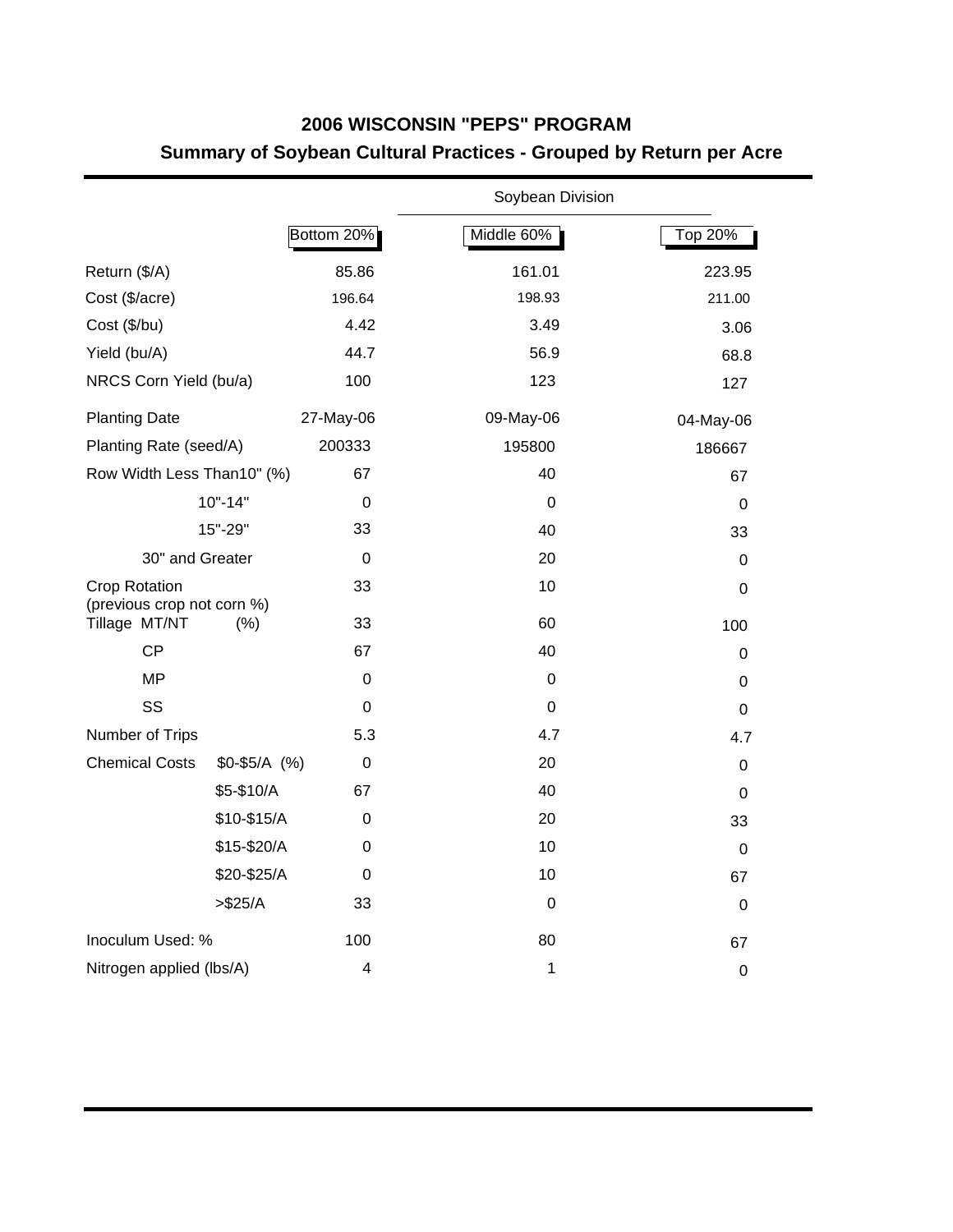



# **Ten year average production costs and returns in PEPS (1997 to 2006).**

| <b>Division</b> |     |     |                                  |      |      |      |     |      | <b>Production Costs</b> |      |                                                                                                            |       |       |                           |        |                    |
|-----------------|-----|-----|----------------------------------|------|------|------|-----|------|-------------------------|------|------------------------------------------------------------------------------------------------------------|-------|-------|---------------------------|--------|--------------------|
| <b>District</b> | N   |     |                                  |      |      |      |     |      |                         |      | Variable<br>Yield Moisture Seed Fertilizer Chemical Other Custom Harvest Interest Equipment Equipment Land | Fixed |       | Cost per Cost per<br>acre | bushel | Return<br>per acre |
| Corn, Cash Crop |     |     |                                  |      |      |      |     |      |                         |      |                                                                                                            |       |       |                           |        |                    |
| 1               | 107 | 179 | 20.1                             | \$37 | \$45 | \$20 | \$7 | \$9  | \$58                    | \$9  | \$16                                                                                                       | \$28  | \$51  | \$278                     | \$1.57 | \$105              |
| $\overline{2}$  | 83  | 190 | 19.9                             | \$36 | \$54 | \$26 | \$3 | \$12 | \$61                    | \$9  | \$13                                                                                                       | \$22  | \$58  | \$293                     | \$1.56 | \$113              |
| 3               | 53  | 186 | 20.5                             | \$38 | \$50 | \$26 | \$1 | \$2  | \$61                    | \$9  | \$17                                                                                                       | \$30  | \$54  | \$288                     | \$1.57 | \$121              |
| 4               | 43  | 195 | 19.2                             | \$35 | \$49 | \$26 | \$2 | \$10 | \$59                    | \$9  | \$13                                                                                                       | \$23  | \$74  | \$299                     | \$1.55 | \$127              |
| 5               | 36  | 218 | 19.6                             | \$39 | \$53 | \$26 | \$8 | \$5  | \$68                    | \$10 | \$14                                                                                                       | \$25  | \$97  | \$345                     | \$1.60 | \$128              |
|                 |     |     | <b>Corn, Dairy and Livestock</b> |      |      |      |     |      |                         |      |                                                                                                            |       |       |                           |        |                    |
| 1               | 76  | 173 | 21.1                             | \$38 | \$27 | \$22 | \$6 | \$21 | \$21                    | \$7  | \$16                                                                                                       | \$28  | \$48  | \$232                     | \$1.36 | \$134              |
| $\overline{2}$  | 69  | 191 | 21.8                             | \$35 | \$38 | \$31 | \$2 | \$22 | \$23                    | \$7  | \$15                                                                                                       | \$25  | \$58  | \$256                     | \$1.35 | \$151              |
| 3               | 51  | 185 | 22.3                             | \$34 | \$27 | \$23 | \$1 | \$14 | \$22                    | \$6  | \$20                                                                                                       | \$32  | \$57  | \$237                     | \$1.31 | \$161              |
| 4               | 30  | 207 | 21.3                             | \$35 | \$41 | \$35 | \$7 | \$14 | \$25                    | \$8  | \$16                                                                                                       | \$28  | \$67  | \$277                     | \$1.35 | \$178              |
| 5               | 13  | 221 | 21.8                             | \$45 | \$48 | \$29 | \$2 | \$19 | \$27                    | \$8  | \$15                                                                                                       | \$22  | \$101 | \$315                     | \$1.44 | \$167              |
| Soybean         |     |     |                                  |      |      |      |     |      |                         |      |                                                                                                            |       |       |                           |        |                    |
| 1               | 99  | 51  | 12.5                             | \$28 | \$15 | \$15 | \$4 | \$13 | \$12                    | \$4  | \$13                                                                                                       | \$23  | \$48  | \$175                     | \$3.50 | \$110              |
| $\overline{2}$  | 66  | 55  | 12.5                             | \$25 | \$18 | \$20 | \$2 | \$11 | \$13                    | \$5  | \$13                                                                                                       | \$20  | \$53  | \$179                     | \$3.32 | \$140              |
| 3               | 60  | 55  | 13.1                             | \$30 | \$18 | \$19 | \$1 | \$6  | \$13                    | \$5  | \$16                                                                                                       | \$27  | \$56  | \$191                     | \$3.54 | \$126              |
| 4               | 49  | 59  | 12.2                             | \$29 | \$19 | \$24 | \$3 | \$13 | \$14                    | \$5  | \$14                                                                                                       | \$21  | \$69  | \$210                     | \$3.64 | \$128              |
| 5               | 34  | 64  | 12.2                             | \$29 | \$20 | \$24 | \$6 | \$8  | \$15                    | \$5  | \$13                                                                                                       | \$23  | \$99  | \$242                     | \$3.82 | \$124              |
|                 |     |     |                                  |      |      |      |     |      |                         |      |                                                                                                            |       |       |                           |        |                    |

Weighted Price per Bushel = 50% November Average Cash price + 25% March CBOT Futures price (\$0.15 basis) + 25% July CBOT Futures price (\$0.10 basis) November Average Cash price derived from Wisconsin Ag Statistics; CBOT Futures prices derived from closing price on first business day in December.

Corn Prices (\$/bu): 1987=\$1.74, 1988=\$2.59, 1989=\$2.24, 1990=\$2.20, 1991=\$2.31, 1992=\$2.15, 1993=\$2.57, 1994=\$2.06, 1995=\$2.95, 1996=\$2.63, 1997=\$2.57, 1998=\$2.08, 1999=\$1.84,<br>2000=\$2.03, 2001=\$1.99, 2002=\$2.24, 2003=\$2.2

Soybean Prices(\$/bu): 1987=\$5.62, 1988=\$7.40, 1989=\$5.63, 1990=\$5.75, 1991=\$5.42, 1992=\$6.39, 1993=\$6.44, 1994=\$5.48, 1995=\$6.57, 1996=\$6.82, 1997=\$6.86, 1998=\$5.65, 1999=\$5.15,<br>2000=\$5.12, 2001=\$5.13, 2002=\$5.41, 2003=\$7.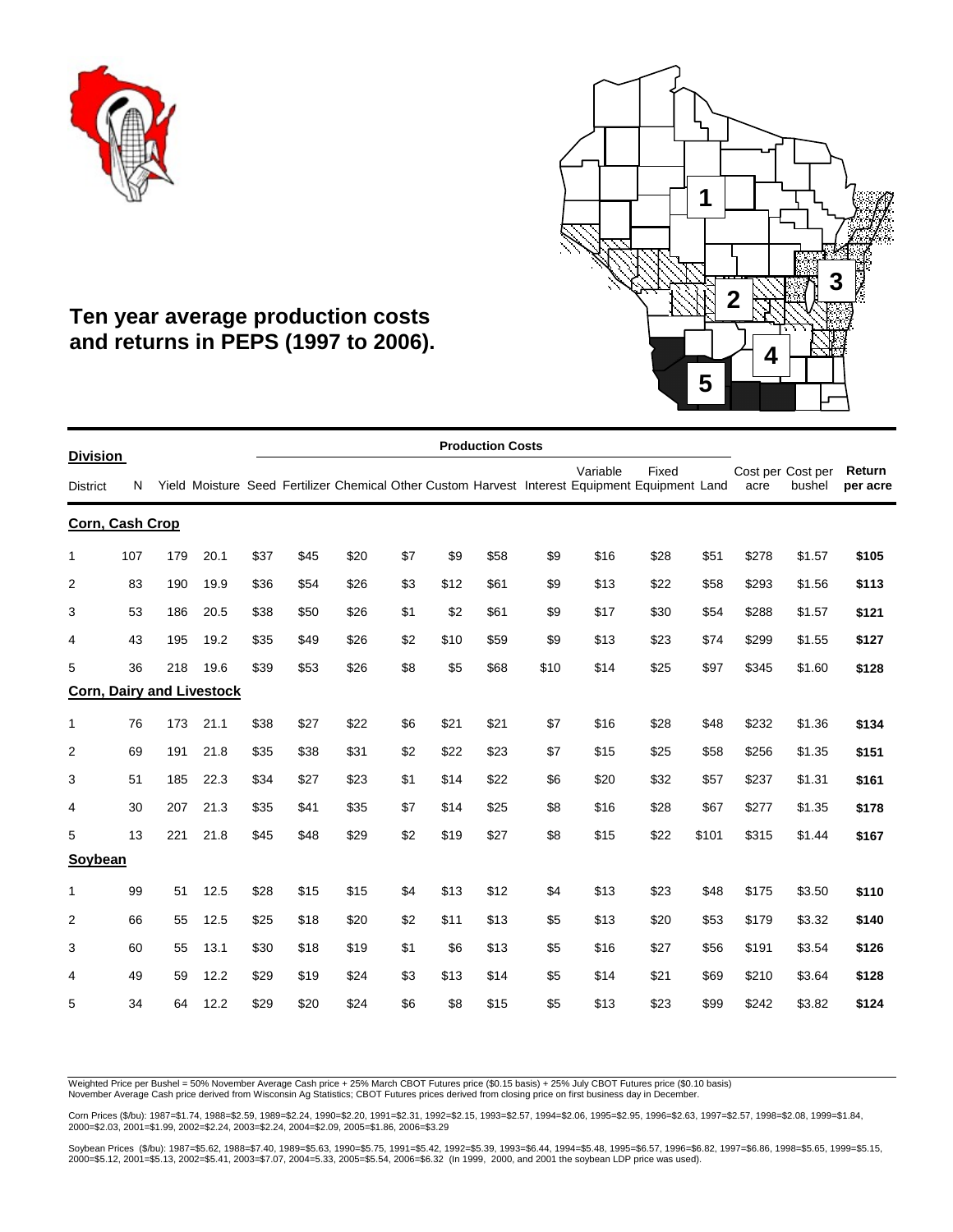### **Average production costs and returns of PEPS participants for the previous 15 years.**

| <b>Division</b> |    |     |                                  |      |      |      |      |      | <b>Production Costs</b> |      |                                                                                                                   |       |      |       |                                    |          |
|-----------------|----|-----|----------------------------------|------|------|------|------|------|-------------------------|------|-------------------------------------------------------------------------------------------------------------------|-------|------|-------|------------------------------------|----------|
| Year            |    |     |                                  |      |      |      |      |      |                         |      | Variable<br>N Yield Moisture Seed Fertilizer Chemical Other Custom Harvest Interest Equipment Equipment Land acre | Fixed |      |       | Cost per Cost per Return<br>bushel | per acre |
| Corn, Cash Crop |    |     |                                  |      |      |      |      |      |                         |      |                                                                                                                   |       |      |       |                                    |          |
| 2006            | 16 | 213 | 18.7                             | \$44 | \$69 | \$25 | \$2  | \$5  | \$63                    | \$10 | \$16                                                                                                              | \$32  | \$66 | \$333 | \$1.57                             | \$369    |
| 2005            | 23 | 206 | 18.2                             | \$44 | \$66 | \$24 | \$4  | \$7  | \$58                    | \$10 | \$15                                                                                                              | \$32  | \$63 | \$323 | \$1.59                             | \$59     |
| 2004            | 20 | 200 | 21.5                             | \$41 | \$58 | \$23 | \$4  | \$11 | \$70                    | \$10 | \$14                                                                                                              | \$25  | \$70 | \$326 | \$1.65                             | \$93     |
| 2003            | 34 | 197 | 19.5                             | \$41 | \$45 | \$25 | \$5  | \$7  | \$61                    | \$9  | \$15                                                                                                              | \$25  | \$62 | \$297 | \$1.52                             | \$144    |
| 2002            | 40 | 199 | 21.6                             | \$37 | \$40 | \$20 | \$4  | \$7  | \$70                    | \$9  | \$14                                                                                                              | \$29  | \$60 | \$288 | \$1.46                             | \$158    |
| 2001            | 41 | 176 | 20.5                             | \$36 | \$44 | \$26 | \$3  | \$10 | \$58                    | \$9  | \$12                                                                                                              | \$25  | \$59 | \$282 | \$1.62                             | \$69     |
| 2000            | 47 | 174 | 18.9                             | \$34 | \$40 | \$24 | \$6  | \$11 | \$52                    | \$8  | \$12                                                                                                              | \$25  | \$59 | \$272 | \$1.59                             | \$81     |
| 1999            | 42 | 191 | 17.3                             | \$34 | \$51 | \$25 | \$3  | \$6  | \$51                    | \$8  | \$18                                                                                                              | \$25  | \$60 | \$282 | \$1.49                             | \$70     |
| 1998            | 35 | 192 | 19.3                             | \$34 | \$56 | \$24 | \$5  | \$7  | \$59                    | \$9  | \$18                                                                                                              | \$22  | \$64 | \$299 | \$1.56                             | \$101    |
| 1997            | 25 | 172 | 25.2                             | \$32 | \$51 | \$22 | \$4  | \$10 | \$73                    | \$9  | \$13                                                                                                              | \$19  | \$61 | \$295 | \$1.71                             | \$147    |
| 1996            | 21 | 158 | 24.4                             | \$28 | \$44 | \$24 | \$5  | \$10 | \$65                    | \$9  | \$15                                                                                                              | \$22  | \$56 | \$276 | \$1.78                             | \$139    |
| 1995            | 48 | 143 | 19.5                             | \$26 | \$42 | \$24 | \$3  | \$13 | \$44                    | \$8  | \$14                                                                                                              | \$20  | \$55 | \$249 | \$1.76                             | \$172    |
| 1994            | 43 | 178 | 20.5                             | \$25 | \$41 | \$25 | \$4  | \$16 | \$59                    | \$8  | \$13                                                                                                              | \$19  | \$56 | \$266 | \$1.50                             | \$101    |
| 1993            | 35 | 122 | 24.8                             | \$24 | \$34 | \$21 | \$16 | \$13 | \$51                    | \$8  | \$10                                                                                                              | \$24  | \$58 | \$258 | \$2.20                             | \$56     |
| 1992            | 35 | 153 | 27.5                             | \$24 | \$46 | \$22 | \$18 | \$0  | \$71                    | \$9  | \$19                                                                                                              | \$22  | \$63 | \$294 | \$1.95                             | \$35     |
|                 |    |     | <b>Corn, Dairy and Livestock</b> |      |      |      |      |      |                         |      |                                                                                                                   |       |      |       |                                    |          |
| 2006            | 10 | 189 | 22.0                             | \$49 | \$40 | \$23 | \$4  | \$13 | \$23                    | \$8  | \$18                                                                                                              | \$38  | \$70 | \$285 | \$1.51                             | \$338    |
| 2005            | 12 | 216 | 19.6                             | \$38 | \$45 | \$26 | \$9  | \$23 | \$26                    | \$8  | \$18                                                                                                              | \$37  | \$59 | \$289 | \$1.34                             | \$112    |
| 2004            | 18 | 191 | 23.4                             | \$39 | \$38 | \$24 | \$7  | \$17 | \$23                    | \$7  | \$15                                                                                                              | \$31  | \$56 | \$257 | \$1.37                             | \$143    |
| 2003            | 27 | 194 | 21.2                             | \$40 | \$27 | \$26 | \$4  | \$25 | \$23                    | \$7  | \$15                                                                                                              | \$28  | \$62 | \$259 | \$1.37                             | \$176    |
| 2002            | 31 | 199 | 22.6                             | \$38 | \$26 | \$28 | \$4  | \$26 | \$24                    | \$7  | \$15                                                                                                              | \$28  | \$61 | \$257 | \$1.30                             | \$190    |
| 2001            | 33 | 177 | 21.6                             | \$36 | \$25 | \$27 | \$3  | \$21 | \$21                    | \$7  | \$14                                                                                                              | \$28  | \$57 | \$239 | \$1.40                             | \$113    |
| 2000            | 39 | 182 | 20.6                             | \$34 | \$29 | \$28 | \$4  | \$18 | \$22                    | \$7  | \$15                                                                                                              | \$27  | \$57 | \$240 | \$1.34                             | \$128    |
| 1999            | 30 | 190 | 20.2                             | \$32 | \$40 | \$27 | \$3  | \$12 | \$23                    | \$7  | \$19                                                                                                              | \$25  | \$57 | \$245 | \$1.30                             | \$105    |
| 1998            | 23 | 190 | 20.7                             | \$34 | \$46 | \$27 | \$3  | \$14 | \$23                    | \$8  | \$21                                                                                                              | \$23  | \$53 | \$253 | \$1.34                             | \$142    |
| 1997            | 16 | 161 | 25.8                             | \$31 | \$31 | \$25 | \$2  | \$11 | \$19                    | \$6  | \$15                                                                                                              | \$20  | \$54 | \$214 | \$1.34                             | \$200    |
| 1996            | 28 | 136 | 25.1                             | \$27 | \$29 | \$21 | \$3  | \$9  | \$16                    | \$6  | \$19                                                                                                              | \$24  | \$52 | \$205 | \$1.56                             | \$152    |
| 1995            | 38 | 139 | 21.8                             | \$26 | \$29 | \$24 | \$3  | \$12 | \$17                    | \$6  | \$16                                                                                                              | \$22  | \$50 | \$204 | \$1.49                             | \$208    |
| 1994            | 55 | 173 | 22.5                             | \$25 | \$30 | \$21 | \$4  | \$15 | \$21                    | \$6  | \$19                                                                                                              | \$23  | \$49 | \$214 | \$1.25                             | \$141    |
| 1993            | 38 | 128 | 26.5                             | \$25 | \$24 | \$19 | \$16 | \$0  | \$15                    | \$6  | \$24                                                                                                              | \$24  | \$50 | \$202 | \$1.63                             | \$126    |
| 1992            | 61 | 133 | 29.1                             | \$25 | \$28 | \$20 | \$22 | \$0  | \$16                    | \$6  | \$25                                                                                                              | \$26  | \$52 | \$219 | \$1.69                             | \$68     |
| Soybean         |    |     |                                  |      |      |      |      |      |                         |      |                                                                                                                   |       |      |       |                                    |          |
| 2006            | 16 | 57  | 12.3                             | \$36 | \$19 | \$13 | \$4  | \$11 | \$13                    | \$5  | \$12                                                                                                              | \$24  | \$65 | \$201 | \$3.59                             | \$159    |
| 2005            | 23 | 65  | 12.9                             | \$35 | \$22 | \$11 | \$3  | \$12 | \$15                    | \$5  | \$12                                                                                                              | \$25  | \$69 | \$209 | \$3.27                             | \$149    |
| 2004            | 15 | 54  | 12.4                             | \$28 | \$17 | \$11 | \$6  | \$14 | \$12                    | \$5  | \$13                                                                                                              | \$23  | \$55 | \$183 | \$3.47                             | \$102    |
| 2003            | 27 | 46  | 11.7                             | \$30 | \$10 | \$14 | \$3  | \$10 | \$11                    | \$4  | \$13                                                                                                              | \$23  | \$56 | \$175 | \$3.91                             | \$151    |
| 2002            | 33 | 59  | 13.3                             | \$28 | \$12 | \$14 | \$3  | \$12 | \$14                    | \$4  | \$12                                                                                                              | \$24  | \$56 | \$179 | \$3.05                             | \$143    |
| 2001            | 35 | 50  | 13.1                             | \$26 | \$13 | \$17 | \$3  | \$14 | \$11                    | \$4  | \$12                                                                                                              | \$24  | \$57 | \$182 | \$3.72                             | \$74     |
| 2000            | 38 | 52  | 11.3                             | \$26 | \$14 | \$17 | \$4  | \$11 | \$12                    | \$4  | \$12                                                                                                              | \$25  | \$53 | \$178 | \$3.45                             | \$91     |
| 1999            | 46 | 56  | 12.0                             | \$27 | \$23 | \$20 | \$3  | \$9  | \$13                    | \$5  | \$16                                                                                                              | \$22  | \$59 | \$197 | \$3.54                             | \$94     |
| 1998            | 41 | 61  | 13.7                             | \$28 | \$25 | \$29 | \$2  | \$11 | \$14                    | \$6  | \$16                                                                                                              | \$18  | \$64 | \$213 | \$3.55                             | \$129    |
| 1997            | 35 | 56  | 12.6                             | \$25 | \$17 | \$30 | \$4  | \$8  | \$13                    | \$5  | \$15                                                                                                              | \$20  | \$65 | \$201 | \$3.68                             | \$181    |
| 1996            | 48 | 44  | 13.9                             | \$23 | \$14 | \$33 | \$2  | \$9  | \$10                    | \$5  | \$12                                                                                                              | \$18  | \$55 | \$182 | \$4.29                             | \$121    |
| 1995            | 75 | 53  | 12.5                             | \$22 | \$15 | \$29 | \$3  | \$10 | \$12                    | \$5  | \$13                                                                                                              | \$19  | \$67 | \$194 | \$3.70                             | \$154    |
| 1994            | 80 | 56  | 13.5                             | \$22 | \$17 | \$29 | \$3  | \$13 | \$13                    | \$5  | \$13                                                                                                              | \$19  | \$65 | \$197 | \$3.57                             | \$110    |
| 1993            | 44 | 49  |                                  | \$20 | \$10 | \$25 | \$15 | \$0  | \$11                    | \$4  | \$18                                                                                                              | \$18  | \$59 | \$181 | \$3.80                             | \$132    |
| 1992            | 56 | 46  |                                  | \$21 | \$18 | \$24 | \$15 | \$0  | \$11                    | \$5  | \$17                                                                                                              | \$17  | \$64 | \$191 | \$4.26                             | \$54     |

Weighted Price per Bushel = 50% November Average Cash price + 25% March CBOT Futures price (\$0.15 basis) + 25% July CBOT Futures price (\$0.10 basis) November Average Cash price derived from Wisconsin Ag Statistics; CBOT Futures prices derived from closing price on first business day in December.

Corn Prices (\$/bu): 1987=\$1.74, 1988=\$2.59, 1989=\$2.24, 1990=\$2.20, 1991=\$2.31, 1992=\$2.15, 1993=\$2.57, 1994=\$2.06, 1995=\$2.95, 1996=\$2.63, 1997=\$2.57, 1998=\$2.08,<br>1999=\$1.84, 2000=\$2.03, 2001=\$1.99, 2002=\$2.24, 2003=\$2.2

Soybean Prices(\$/bu): 1987=\$5.62, 1988=\$7.40, 1989=\$5.63, 1990=\$5.75, 1991=\$5.42, 1992=\$5.39, 1993=\$6.44, 1994=\$5.48, 1995=\$6.57, 1996=\$6.82, 1997=\$6.86, 1998=\$5.65,<br>1999=\$5.15, 2000=\$5.12, 2001=\$5.13, 2002=\$5.41, 2003=\$7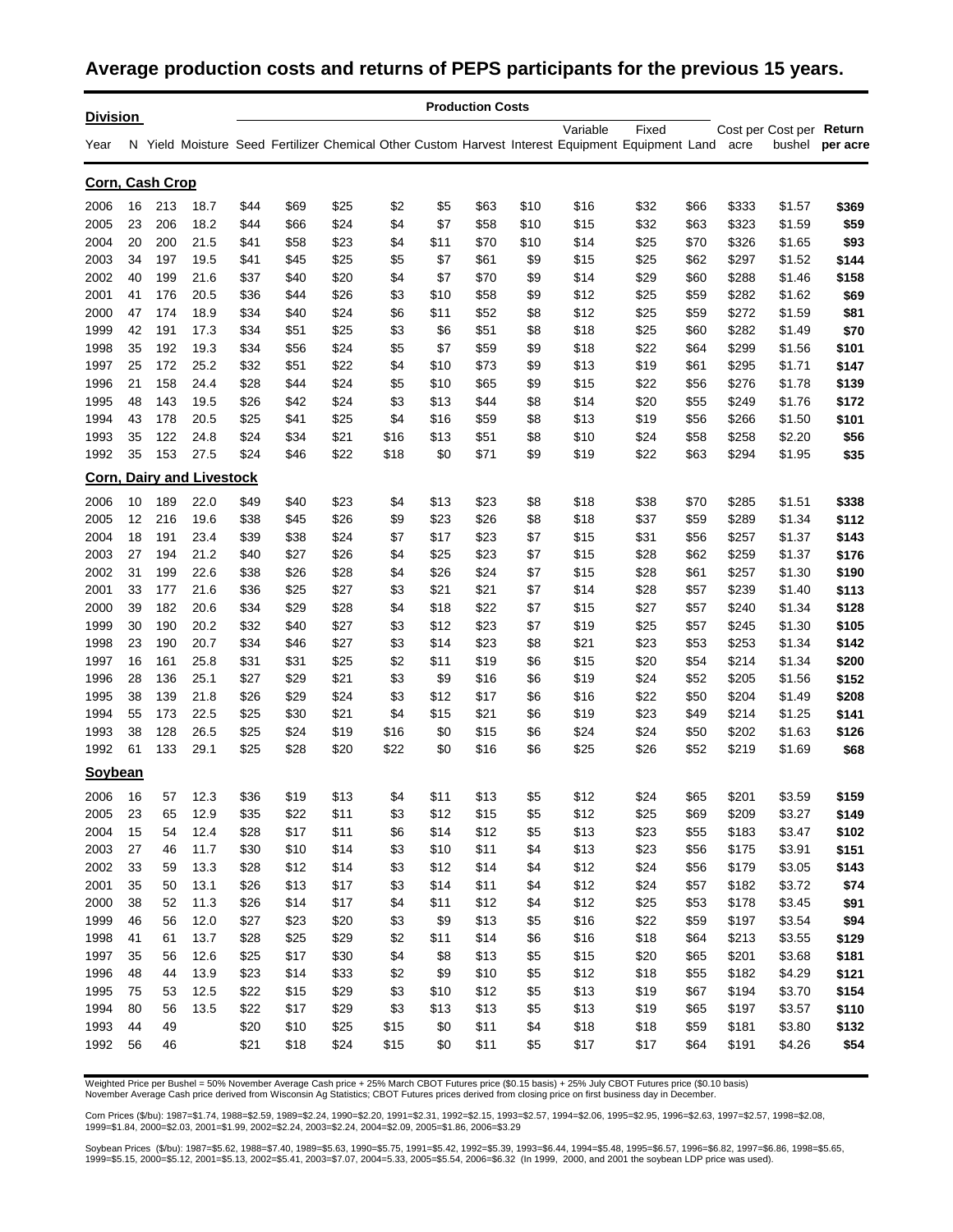## **Wisconsin PEPS Program Division Winners Since 1989**

| <b>Division</b> |                        |                            |                          |       |                           | Cost per |                            |
|-----------------|------------------------|----------------------------|--------------------------|-------|---------------------------|----------|----------------------------|
| Year            | <b>District</b>        | County                     | <b>Name</b>              | Yield | <b>Hybrid/Variety</b>     |          | <b>Bu or T Return/Acre</b> |
|                 | <b>Corn, Cash Crop</b> |                            |                          |       |                           |          |                            |
| 2006            | 2                      | <b>Buffalo</b>             | Merlin D. Sutter         | 268.7 | NK Brand N67-W5           | \$1.39   | \$509.76                   |
| 2005            | $\overline{2}$         | Jackson                    | <b>Stetzer Farms</b>     | 240.1 | Croplan 412Hx/LL          | \$1.26   | \$144.85                   |
| 2004            | 5                      | Grant                      | Eugene Steiger           | 264.0 | Dekalb DKC60-19           | \$1.38   | \$188.42                   |
| 2003            | 5                      | Grant                      | Eugene Steiger           | 246.1 | Dekalb DKC5878            | \$1.22   | \$251.17                   |
| 2002            | 2                      | Jackson                    | <b>Stetzer Farms</b>     | 230.0 | <b>NK N5127</b>           | \$1.19   | \$240.96                   |
| 2001            | 4                      | Vernon                     | Todd Vesbach             | 207.1 | NK Brand N45-A6           | \$0.99   | \$207.28                   |
| 2000            | 2                      | Marquette                  | Lindner Grain Farms      | 217.7 | Dekalb 44-42Bt            | \$0.82   | \$263.82                   |
| 1999            | 3                      | Manitowoc                  | Hamp Haven Farms         | 254.7 | Novartis 3030BT           | \$0.85   | \$251.11                   |
| 1998            | 3                      | Calumet                    | Meyer Dairy & Grain      | 229.7 | Novartis N3030 BT         | \$1.03   | \$241.26                   |
| 1997            | 5                      | Lafayette                  | <b>Bahr Farms</b>        | 215.2 | Trelay 8002               | \$1.31   | \$271.78                   |
| 1996            | 4                      | Jefferson                  | Dennis Schultz           | 174.9 | Seed Mart 1104            | \$1.02   | \$280.81                   |
| 1995            | 1                      | Waupaca                    | <b>Steinbach Farms</b>   | 169.5 | NK 3030                   | \$1.05   | \$315.05                   |
| 1994            | 1                      | Eau Claire                 | Jaquish Farms, Inc.      | 192.9 | Pioneer 3751              | \$0.88   | \$227.65                   |
| 1993            | 1                      | Eau Claire                 | Jaquish Farms, Inc.      | 148.5 | Pioneer 3751              | \$1.22   | \$200.46                   |
| 1992            | 2                      | Adams                      | <b>Edward Volkening</b>  | 130.7 | Blaney 2100               | \$1.38   | \$100.02                   |
| 1991            | 3                      | Winnebago                  | <b>Lowell Kratz</b>      | 204.2 | <b>Garst 8777</b>         | \$1.00   | \$268.11                   |
| 1990            | 3                      | Winnebago                  | <b>Leonard Kratz</b>     | 184.5 | Dekalb DK353              | \$1.05   | \$212.55                   |
| 1989            | 5                      | Lafayette                  | Allen Kraus              | 169.4 | Northrup King S5340       | \$1.00   | \$209.99                   |
| <u>Corn,</u>    |                        | <b>Dairy and Livestock</b> |                          |       |                           |          |                            |
| 2006            | 5                      | Grant                      | Tim Walz                 | 232.2 | Mycogen 2D545             | \$1.55   | \$403.89                   |
| 2005            | 1                      | St. Croix                  | Robert Ickler            | 242.3 | Croplan Genetics 355 RRBt | \$1.06   | \$194.62                   |
| 2004            | 1                      | Dunn                       | Manske Farms             | 195.7 | Croplan 344RRBt           | \$1.03   | \$208.28                   |
| 2003            | 5                      | Grant                      | Tim Walz                 | 266.5 | Mycogen 6920Bt            | \$1.18   | \$283.77                   |
| 2002            | 2                      | Jackson                    | <b>Stetzer Farms</b>     | 236.5 | <b>NK N58D1</b>           | \$0.92   | \$311.09                   |
| 2001            | 4                      | Sauk                       | <b>Meadow Lane Farms</b> | 241.5 | NK Brand N67-T4           | \$0.98   | \$243.57                   |
| 2000            | 3                      | Calumet                    | Meyer Dairy & Grain      | 212.8 | <b>NK N3030Bt</b>         | \$0.93   | \$233.58                   |
| 1999            | 4                      | Columbia                   | 4th Generation Homestead | 247.9 | Novartis N59-Q9           | \$0.94   | \$223.30                   |
| 1998            | 3                      | Manitowoc                  | Hamp Haven Farms         | 225.0 | Cargill 3677              | \$0.91   | \$263.60                   |
| 1997            | 2                      | Marquette                  | Daniel Thome             | 177.1 | Pioneer 3753              | \$0.97   | \$283.17                   |
| 1996            | 1                      | Polk                       | Hibbs Family Farm        | 125.9 | Mycogen TMF 94            | \$0.87   | \$221.19                   |
| 1995            | 5                      | Crawford                   | Gene Fritsche            | 167.8 | Dairyland 1202            | \$0.94   | \$336.60                   |
| 1994            | 2                      | Adams                      | <b>Clover View Farms</b> | 204.9 | <b>NK N4242</b>           | \$0.80   | \$258.43                   |
| 1993            | 4                      | Dane                       | Randy & John Zimmerman   | 187.2 | Northrup King N4242       | \$0.98   | \$296.94                   |
| 1992            | 5                      | Crawford                   | Gene Fritsche            | 182.0 | Dairyland DX1207          | \$0.93   | \$222.90                   |
| 1991            | 3                      | Sheboygan                  | Bob & Dawn Boehlke       | 228.4 | Cenex/LOL 451             | \$0.93   | \$314.79                   |
| 1990            | 1                      | Shawano                    | Jon Kroenke              | 146.2 | Cenex/LOL 385             | \$0.96   | \$181.70                   |
| 1989            | 1                      | Eau Claire                 | Jaquish Farms, Inc.      | 173.6 | Pioneer 3475              | \$1.07   | \$202.46                   |
|                 | Corn, Silage           |                            |                          |       |                           |          |                            |
| 2006            | 3                      | Manitowoc                  | <b>Libertyland Farms</b> | 21.3  | NK Brand N33-H6           | \$51.63  | \$199.81                   |
| Soybean         |                        |                            |                          |       |                           |          |                            |
| 2006            | 5                      | Grant                      | Joe Zenz                 | 75.0  | Asgrow AG2403             | \$3.15   | \$238.38                   |
| 2005            | 2                      | Adams                      | <b>Edward Volkening</b>  | 74.7  | High Cycle 2201 RR        | \$1.96   | \$267.06                   |
| 2004            | 4                      | Sauk                       | <b>Meadow Lane Farms</b> | 66.6  | Great Lakes 2502 RR       | \$3.07   | \$150.94                   |
| 2003            | 2                      | <b>Buffalo</b>             | Merlin D. Sutter         | 56.9  | NK Brand S16-C4           | \$2.82   | \$241.86                   |
| 2002            | 2                      | Jackson                    | <b>Stetzer Farms</b>     | 76.9  | Syngenta S16-Y6           | \$2.22   | \$245.38                   |
| 2001            | 3                      | Calumet                    | Meyer Dairy & Grain      | 59.5  | NK Brand S16-Y6           | \$2.71   | \$143.93                   |
| 2000            | 2                      | Adams                      | <b>Edward Volkening</b>  | 66.9  | <b>NK S20-Z5</b>          | \$1.90   | \$215.32                   |
| 1999            | 2                      | Adams                      | <b>Edward Volkening</b>  | 70.3  | Novartis S19-T9           | \$1.89   | \$229.26                   |
| 1998            | 3                      | Calumet                    | Meyer Dairy & Grain      | 80.5  | Novartis S19-90           | \$2.20   | \$277.68                   |
| 1997            | 2                      | Adams                      | <b>Edward Volkening</b>  | 66.8  | NK S20-91                 | \$1.85   | \$334.91                   |
| 1996            | $\mathbf 2$            | Adams                      | <b>Edward Volkening</b>  | 59.5  | <b>NK S19-90</b>          | \$2.43   | \$283.37                   |
| 1995            | 2                      | Adams                      | <b>Edward Volkening</b>  | 60.1  | Northrup King S20-20      | \$1.88   | \$281.87                   |
| 1994            | 2                      | Adams                      | <b>Edward Volkening</b>  | 60.9  | <b>NK S1990</b>           | \$1.80   | \$223.93                   |
| 1993            | 2                      | Adams                      | <b>Edward Volkening</b>  | 46.5  | Northrup King S19-90      | \$2.45   | \$185.79                   |
| 1992            | 2                      | Adams                      | <b>Edward Volkening</b>  | 50.4  | Northrup King S19-90      | \$2.70   | \$135.41                   |
| 1991            | 2                      | Adams                      | <b>Edward Volkening</b>  | 61.4  | Northrup King S19-90      | \$2.24   | \$195.17                   |
| 1990            | 2                      | Adams                      | Dennis Erickson          | 72.0  | Northrup King S19-90      | \$2.28   | \$249.74                   |
| 1989            | 4                      | Jefferson                  | <b>Gary Punzel</b>       | 63.3  | Northrup King S15-50      | \$2.45   | \$201.51                   |

Weighted Price per Bushel = 50% November Average Cash price + 25% March CBOT Futures price (\$0.15 basis) + 25% July CBOT Futures price (\$0.10 basis) November Average Cash price derived from Wisconsin Ag Statistics; CBOT Futures prices derived from closing price on first business day in December.

Corn Prices (\$/bu): 1987=\$1.74, 1988=\$2.59, 1989=\$2.24, 1990=\$2.20, 1991=\$2.31, 1992=\$2.15, 1993=\$2.57, 1994=\$2.06, 1995=\$2.95, 1996=\$2.63, 1997=\$2.57, 1998=\$2.08, 1999=\$1.84, 2000=\$2.03, 2001=\$1.99, 2002=\$2.24, 2003=\$2.24, 2004=\$2.09, 2005=\$1.86, 2006=\$3.29

Soybean Prices (\$/bu): 1987=\$5.62, 1988=\$7.40, 1989=\$5.63, 1990=\$5.75, 1991=\$5.42, 1992=\$5.39, 1993=\$6.44, 1994=\$5.48, 1995=\$6.57, 1996=\$6.82, 1997=\$6.86, 1998=\$5.65, 1999=\$5.15, 2000=\$5.12, 2001=\$5.13, 2002=\$5.41, 2003=\$7.07, 2004=5.33, 2005=\$5.54, 2006=\$6.32 (In 1999, 2000, and 2001 the soybean LDP price was used).